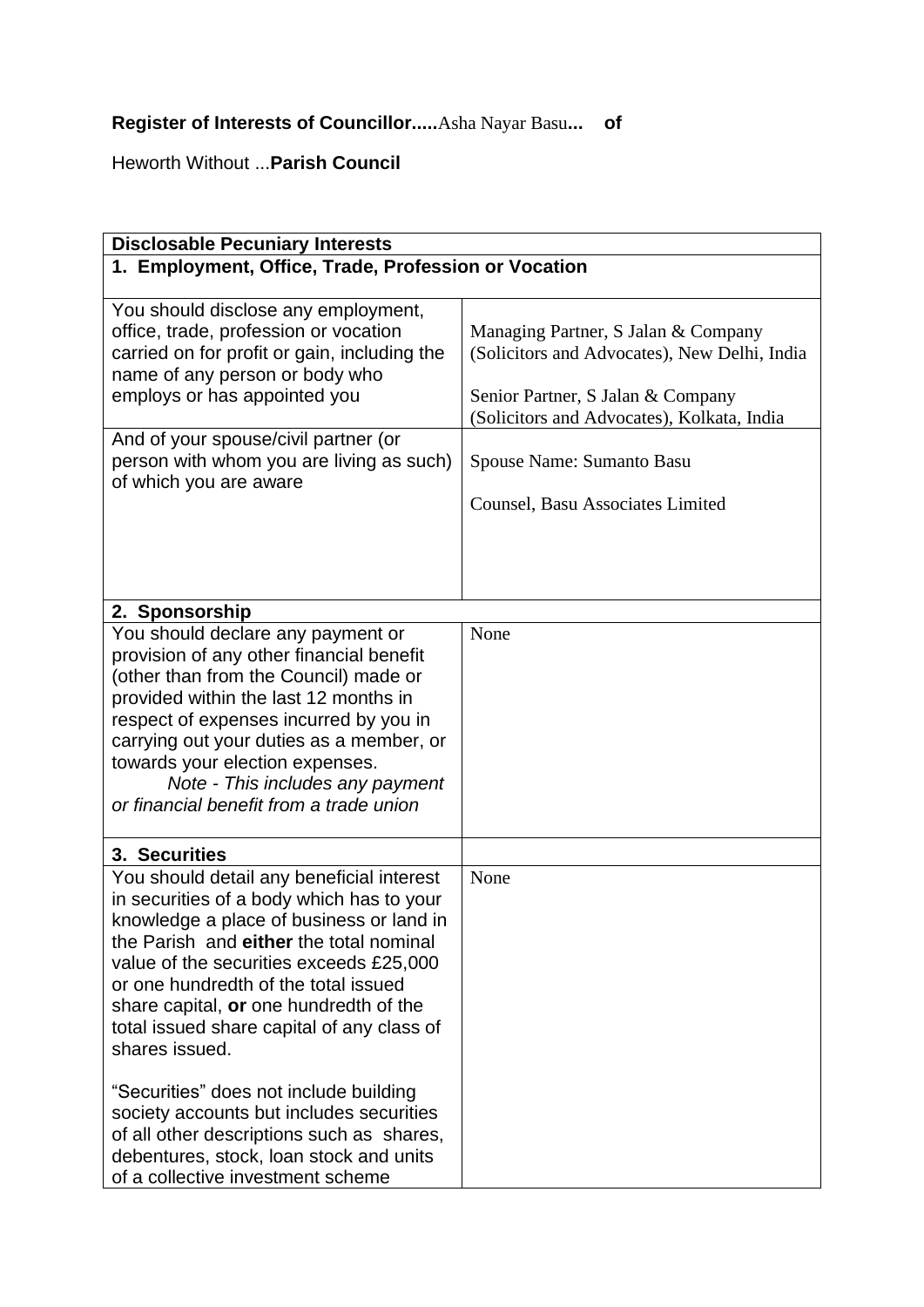| And of your spouse/civil partner (or<br>person with whom you are living as such)<br>of which you are aware                                                                                                                           | None                                                |  |
|--------------------------------------------------------------------------------------------------------------------------------------------------------------------------------------------------------------------------------------|-----------------------------------------------------|--|
| 4. Contracts                                                                                                                                                                                                                         |                                                     |  |
| You should detail any current<br>undischarged contract made between<br>you, or a body in which you have a<br>beneficial interest, and the Council under<br>which goods or services are to be<br>provided or works are to be executed | None                                                |  |
| You have a beneficial interest in a body<br>which is a firm in which you are a<br>partner or a body corporate of which you<br>are a director, or in the securities of<br>which you have a beneficial interest                        |                                                     |  |
| And of your spouse/civil partner (or<br>person with whom you are living as such)<br>of which you are aware                                                                                                                           | None                                                |  |
| 5. Land, Licences and Corporate Tenancies                                                                                                                                                                                            |                                                     |  |
| Land<br>You should detail any beneficial interest<br>in land within the Parish (excluding any<br>easement, or right in or over land which<br>does not carry the right to occupy or<br>receive income).                               | None                                                |  |
| For<br>purposes land<br>includes<br>these<br>buildings and so if you own or are the<br>tenant of your house you will have an<br>interest in land.                                                                                    |                                                     |  |
| And of your spouse/civil partner (or<br>person with whom you are living as such)<br>of which you are aware                                                                                                                           | Premises No 19 Stray Road, Heworth York<br>YO310NE. |  |
| Licences<br>You should detail any licence (alone or<br>jointly with others) to occupy land in the<br>Parish for a month or longer.                                                                                                   | None                                                |  |
| And of your spouse/civil partner (or<br>person with whom you are living as such)<br>of which you are aware                                                                                                                           | None                                                |  |
| <b>Corporate Tenancies</b>                                                                                                                                                                                                           | None                                                |  |
| You should detail any tenancy where to                                                                                                                                                                                               |                                                     |  |